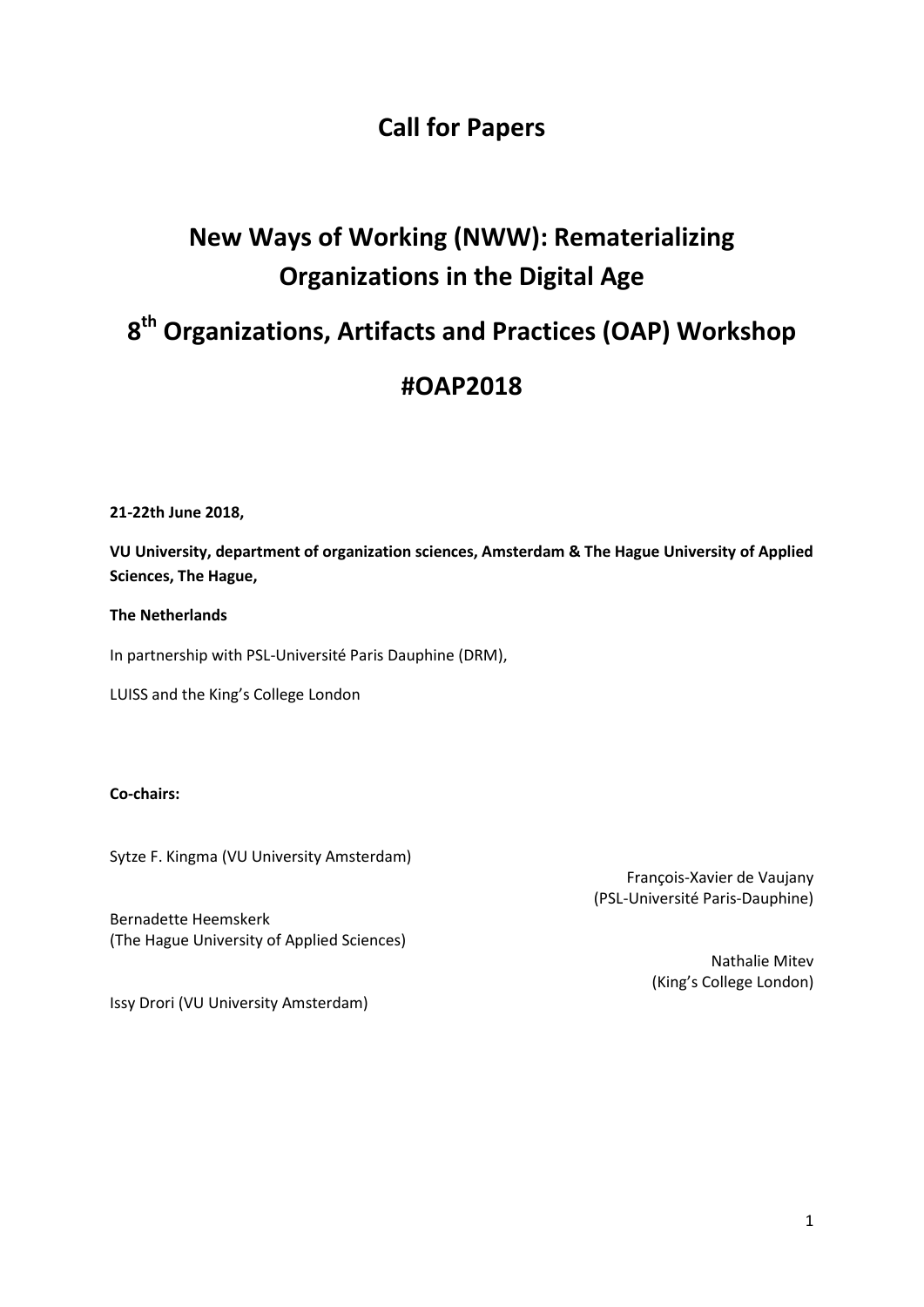#### **1. Theme and objectives of OAP 2018**

The spatiotemporal base of work and organizations has changed enormously together with the rise of networked digital Information and Communication Technologies (ICTs). Nowadays, in the digital age, ICTs are a ubiquitous and self-evident feature of organizational landscapes. To an extent the spatiotemporal transformation of organizations has emerged as an incremental change in conjunction with the gradual development and adoption of ICTs. However, increasingly this organizational change is also radically implemented with the help of specialized consultancy agencies, who offer pre-defined so called 'best business practices' for new material-technological organizational arrangements. Although not exclusively Dutch, early, innovative and inspiring examples of this business trend were already developed in the early 1990s by the Dutch business consultant Erik Veldhoen's company in the case of the notorious Interpolis building (1996) [\(Veldhoen, 2005\)](#page-4-0). In the Netherlands, this trend is now strongly institutionalized under the heading of **New Ways of Working (NWW).**

Many consultancy agencies (with ICT, facility management, or accountancy backgrounds), currently offer a range of material-technological organizational design solutions, and there even are official government policies to promote NWW. In consultancy terms NWW are often addressed in catchy terms such as 'bricks', 'bites' and 'behavior' changes, indicating the integrated management of spatiotemporal, technological and cultural changes. These changes, including the use of 'open-plan offices', have even been implemented in educational organizations [\(Baldry and Barnes, 2012\)](#page-3-0), recently also at the VU-University Amsterdam and The Hague School of Applied Sciences, who cochair this workshop and may exemplify NWW. The workshops seeks to explore the backgrounds, meanings, legitimations and resources, as well as the unintended organizational consequences, which are implied in NWW organizational arrangements. The workshops want to contribute to the empirical grounding and theoretical understanding of NWW in all its complexity and all material and organizational processes involved.

NWW can be regarded as part and parcel of the wider trend of workspace differentiation and flexibilisation [\(Felstead et al., 2005\)](#page-3-1). This transformation encompasses the **flexible use of home**  workspaces in terms of 'teleworking' [\(Cooper and Kurland, 2002;](#page-3-2) [Peters and Heusinkveld, 2010;](#page-3-3) [Sewell and Taskin, 2015\)](#page-3-4) and the flexibilisation of office spaces in terms of 'hot desking', 'co-working' or 'nomadic working' [\(Bosch-Sijtsema et al., 2010;](#page-3-5) [Chen and Nath, 2005;](#page-3-6) [Hirst, 2011\)](#page-3-7), as well as 'mobile working' en route in between all of these workspaces [\(Brown and O'Hara, 2003;](#page-3-8) [Hislop and Axtell, 2009;](#page-3-9) [Kingma, forthcoming\)](#page-3-10). More generally, this workshop is inspired by the renewed interest in the **material, spatial and temporal dimensions** of **new work practices and new modes of organization** [\(Kornberger and Clegg, 2005;](#page-3-11) [Dale and Burrell, 2008;](#page-3-12) [Marrewijk and Yanow,](#page-3-13)  [2010;](#page-3-13) [Wasserman and Frenkel, 2011;](#page-4-1) [Orlikowski and Scott, 2012\)](#page-3-14). While in this literature, space, time and technology are usually treated separately, the study of NWW requires the combined analysis all dimensions. Studying NWW also bears upon fundamental conceptions of how the **material, spatial, temporal and the social relate**, and how they can be grasped theoretically (Heidegger, 1927; Merleau-Ponty, 1945, 1964; [Lefebvre, 1991 \[1974\];](#page-3-15) [Schatzki, 2005;](#page-3-16) [Suchman, 2007;](#page-4-2) [Orlikowski and](#page-3-14)  [Scott, 2012;](#page-3-14) [Leonardi, 2013\)](#page-3-17).

The first OAP workshop was launched in May of 2011 at Université Paris-Dauphine with the goal of facilitating discussions among scholars from various disciplines (e.g. management, anthropology, sociology, organization studies, ergonomics, philosophy, psychology...) who collectively share an interest in Science and Technology Studies (STS) in the context of organization and organizing. OAP deals with topics such as Materiality, Technology, Practices, Sociomateriality, Performativity, Iconography, Process, Time, Space, Legitimacy, Symbolic artifacts and Managerial Techniques in the context of organization and organizing. It draws on various theoretical perspectives (phenomenology, pragmatism, institutionalism, design, post-marxism, critical realism, among others). Previous OAP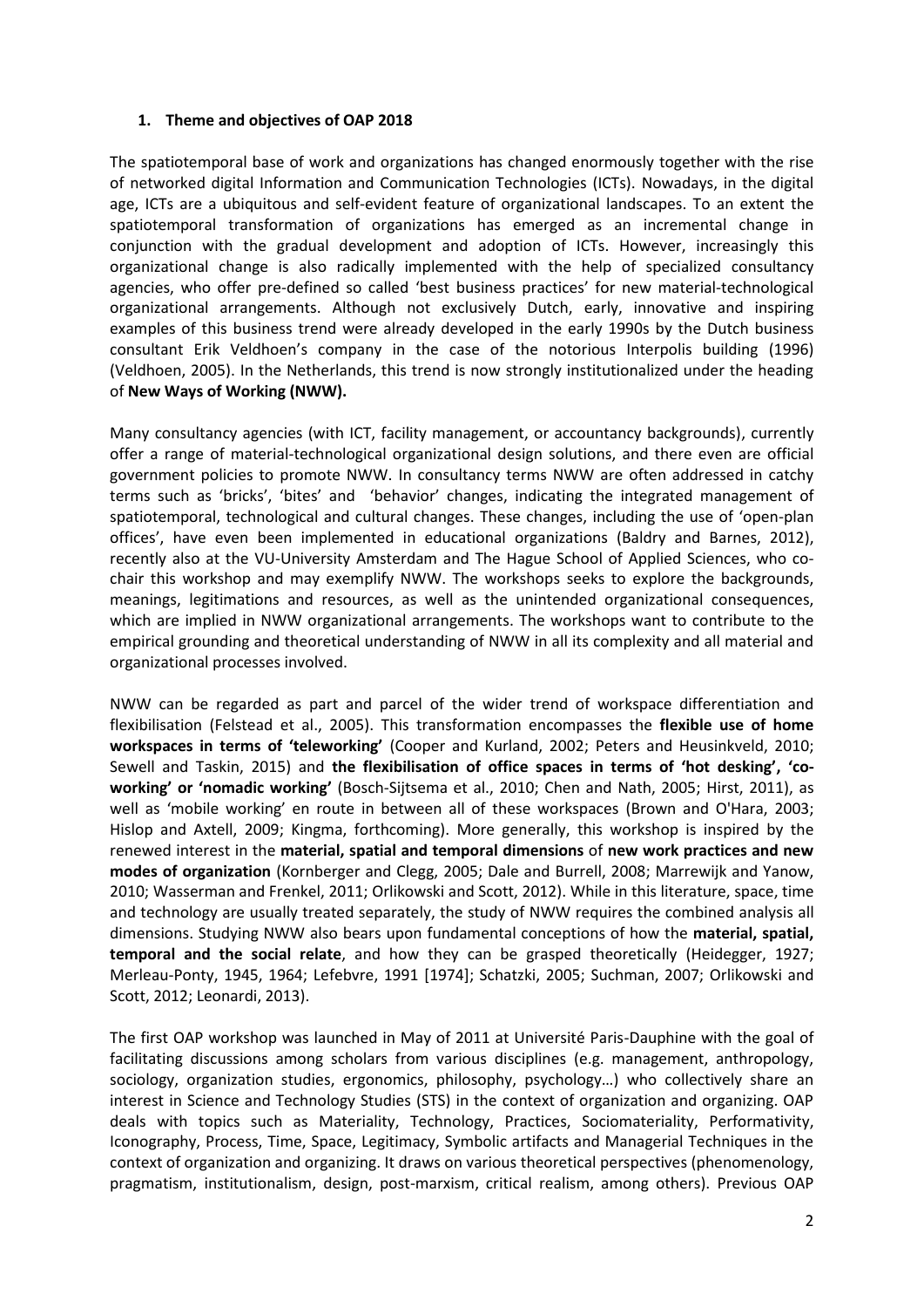workshops have been organized in Paris, London, Sydney, Lisbon and Singapore. Many OAP papers have been published in an outstanding series of edited volumes [\(Vaujany and Mitev, 2013;](#page-4-3) [Vaujany](#page-4-4)  [et al., 2014\)](#page-4-4)

The 2018 OAP workshop in Amsterdam will deal with, but will not be restricted to, topics such as:

- Flexible working (tele-working, mobile working, home-working, co-working);
- Historical roots and evolution of particular work practices and workspaces (offices, factories etc.);
- Freelancing and digital working (virtual organizations, online communities, computer mediated work);
- Machinery, work tools, work practices and buildings;
- The role of technology in the spatial and temporal scaling of material work relations from micro to macro;
- Trade, entrepreneurship and materiality in the digital age;
- The joint role of space, time and technology in the constitution of organizations;
- Meaning and sense-making in innovative workspaces;
- Theories and methodologies of workplace studies;
- Human-machine interactions and the working body;
- The material basis and infrastructures of digital organizational technologies;
- The significance of time in relation to the change and management of work practices;
- Anthropology and ethnography of the work practices and workplace;
- The institutionalization and legitimation of new ways of working;
- Space and technology in relation to a-symmetrical work relations;
- The science and practice of facility management;
- DIY, hackers, makers, fab labs and the emergence of open knowledge and open innovation;
- Boundary setting in new organizational formations;
- The design and use of interfaces in combined virtual/material modes of working;
- Co-working, creativity and commitment in relation to digitalized modes of working;
- The materialization of labour relations in flexible work arrangements;
- Leadership and organizational control in new work environments;
- Identity and personalization of virtual and material workplaces;
- The material practices concerning collaborative virtual spaces (i.e. cloud technologies);
- The design and aesthetics' of new work environments;
- New temporalities of work practices;
- Socio-materiality and ontologies of new work practices;
- User practices of mobile phones, tablet computers, laptops, desk tops and the like;
- The persistence of pen and paper in organizations;
- Digital modes of surveillance in the workplace;
- Informal workspaces and social relations in organizations;

#### 3**. Submission to OAP 2018**

Those interested in participating must submit an extended abstract of no more than 1,000 words on the EasyChair system [\(https://easychair.org/conferences/?conf=oap2018\)](https://easychair.org/conferences/?conf=oap2018) by January 29th, 2018. This abstract must outline the applicant's proposed contribution to the workshop. The proposal must be in .doc/.docx/.rtf format and should contain the author's/authors' names as well as their institutional affiliations, email address(es), and postal address(es). Authors will be notified of the committee's decision by March 2nd, 2018.

#### 4**. Administrative support & queries**

[WorkshopOAP@gmail.com](mailto:WorkshopOAP@gmail.com)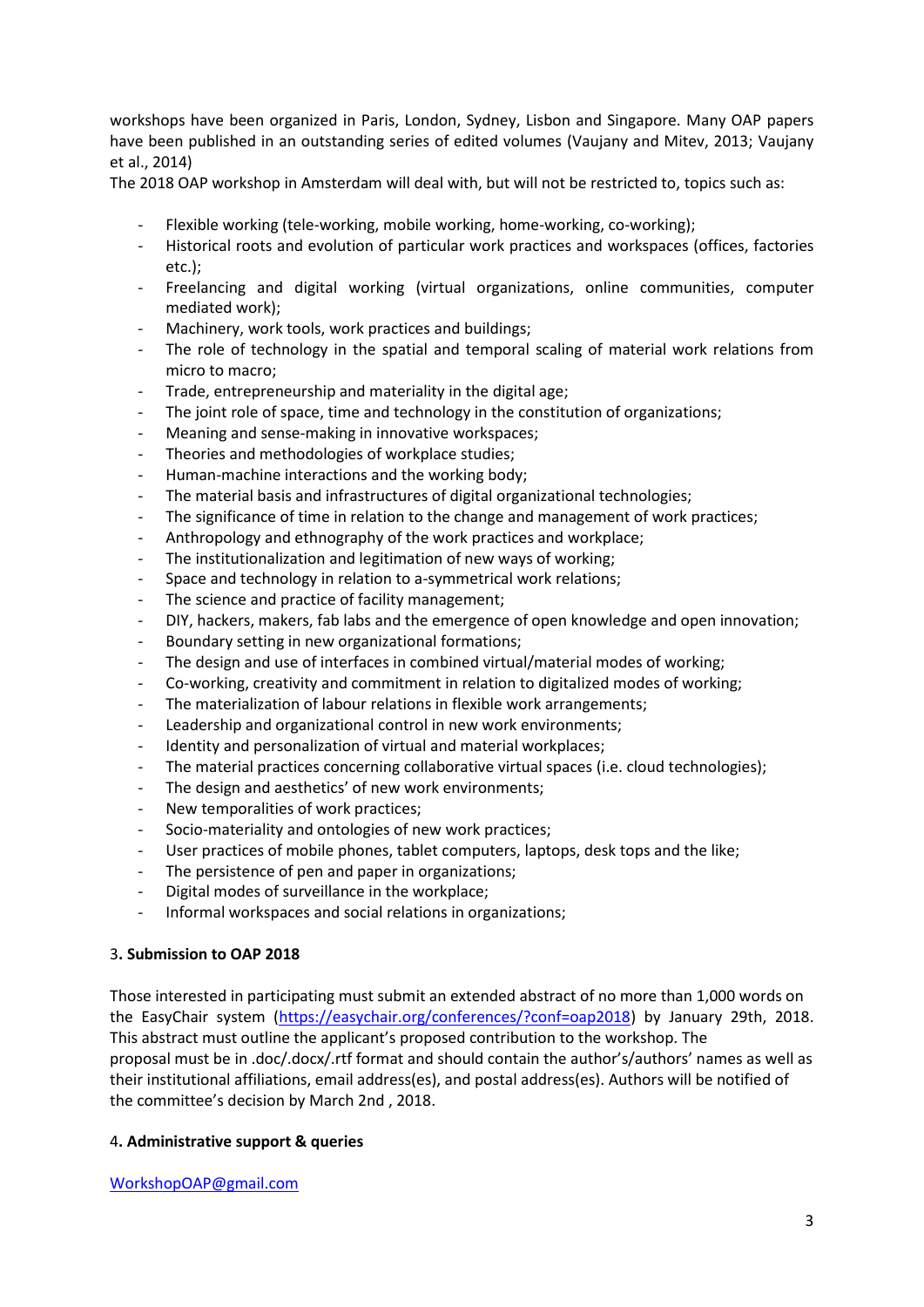#### **5. Location and registration**

OAP 2018 will take place at the campus and third floor of the main building of the **VU University Amsterdam** (More information can be found at this address: [http://www.vu.nl/en/about-vu](http://www.vu.nl/en/about-vu-amsterdam/contact-info-and-route/index.aspx)[amsterdam/contact-info-and-route/index.aspx](http://www.vu.nl/en/about-vu-amsterdam/contact-info-and-route/index.aspx)

**Registration** will start in early May 2018.

There are **no fees** associated with attending this workshop.

#### **References**

- <span id="page-3-0"></span>Baldry C and Barnes A. (2012) The open-plan academy: space, control and the undermining of professional identity. *Work, Employment and Society* 26: 228-245.
- <span id="page-3-5"></span>Bosch-Sijtsema PM, Ruhomäki V and Vartiainen M. (2010) Multi-location knowledge workers in the office: navigation, disturbances and effectiveness. *New Technology, Work and Employment* 25: 183-195.
- <span id="page-3-8"></span>Brown B and O'Hara K. (2003) Place as a practical concern of mobile workers. *Environment and Planning A* 35: 1565-1587.
- <span id="page-3-6"></span>Chen L and Nath R. (2005) Nomadic Culture: Cultural Support for Working Anytime, Anywhere. *Information Systems Management* 22: 56-64.
- <span id="page-3-2"></span>Cooper CD and Kurland NB. (2002) Telecommuting, professional isolation, and employee development in public and private organizations. *Journal of Organizational Behavior* 23: 511- 532.
- <span id="page-3-12"></span>Dale K and Burrell G. (2008) *The Spaces of Organisation & the Organisation of Space. Power, Identity & Materiality at Work,* New York: Palgrave.
- <span id="page-3-1"></span>Felstead A, Jewson N and Walters S. (2005) *Changing Places of Work,* Basingstoke: Palgrave MacMillan.
- <span id="page-3-7"></span>Heidegger, M. (1927, 1996). *Being and time*: A translation of Sein und Zeit. Suny Press.
- Hirst A. ( 2011) Settlers, vagrants and mutual indifference: unintended consequences of hot-desking. *Journal of Organizational Change Management* 24: 767-788.
- <span id="page-3-9"></span>Hislop D and Axtell C. (2009) To infinity and beyond?: workspace and the multi-location worker. *New Technology, Work and Employment* 24: 60-75.
- <span id="page-3-10"></span>Kingma SF. (forthcoming) The constitution of third workspaces in between the home and the corporate office. *New Technology, Work and Employment*.
- <span id="page-3-11"></span>Kornberger M and Clegg S. (2005) Bringing Space Back In: Organizing the Generative Building. *Organisation Studies* 25: 1095-1114.
- <span id="page-3-15"></span>Lefebvre H. (1991 [1974]) *The Production of Space,* Oxford: Blackwell.
- <span id="page-3-17"></span>Leonardi PM. (2013) Theoretical foundations for the study of sociomateriality. *Information and Organization* 23: 59-76.
- <span id="page-3-13"></span>Marrewijk Av and Yanow D. (2010) Organizational Spaces. Rematerializing the workaday world. Cheltenham: Edward Elgar.
- <span id="page-3-14"></span>Merlau-Ponty, M. (1945). *Phénoménologie de la perception.* Gallimard: Paris.
- Merleau-Ponty, M. (1964). *Le Visible et l'Invisible, suivi de Notes de travail. Première parution en 1964. Édition de Claude Lefort. Collection Tel (n° 36), Gallimard.*
- Orlikowski WJ and Scott SV. (2012) Sociomateriality: Challenging the Separation of Technology, Work and Organization. *The Academy of Management Annals* 2: 433-474.
- <span id="page-3-3"></span>Peters P and Heusinkveld S. (2010) Institutional explanations for managers' attitudes towards telehomeworking. *Human Relations* 63: 107-135.
- <span id="page-3-16"></span>Schatzki TR. (2005) Peripheral vison: The Sites of Organizations. *Organisation Studies* 26: 465-484.
- <span id="page-3-4"></span>Sewell G and Taskin L. (2015) Out of Sight, Out of Mind in a New World of Work? Autonomy, Control, and Spatiotemporal Scaling in Telework. *Organisaton Studies* 36: 1507-1529.